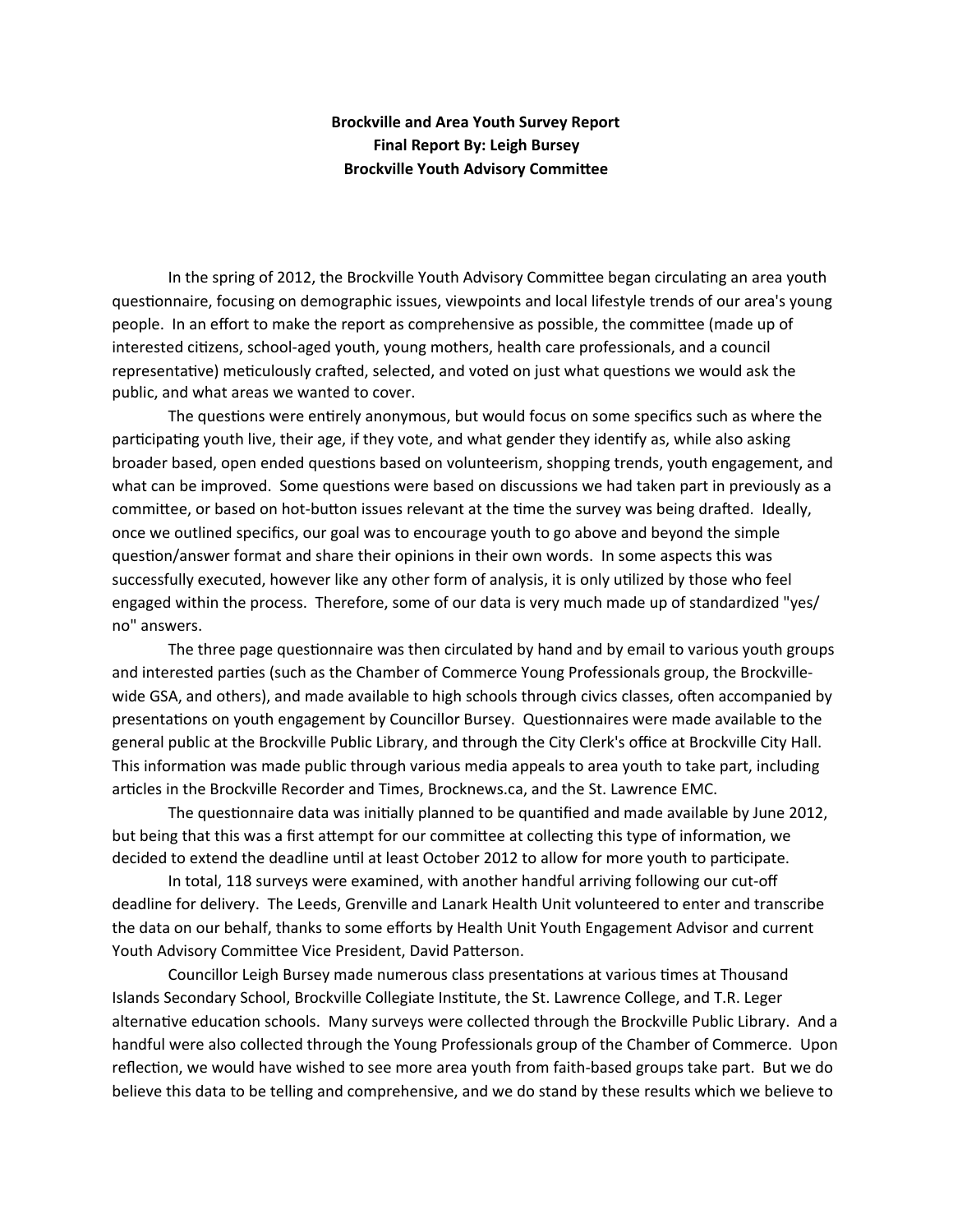be telling and eye-opening in many ways. No one was intentionally left out or neglected, however some did choose not to participate. Each committee member was also given multiple opportunities to craft questions, and include their own personal thoughts and opinions.

All in all, we had youth and young professionals take part from every age between thirteen and thirty years old. Over 77.6% respondents (90) live in Brockville, while the others live close by and commute to Brockville frequently for school or work. The highest percentage of participants ranged between the ages of fourteen and eighteen, with 78 respondents (or 66.2%) falling between those ages, making this analysis very representative of teenage adolescence, even considering that 38 responses came from mature youth nineteen or older. 46.8% of our participants were male, while 48.9% were female, offering almost a completely even gender-bias. 56.9% of those who identified themselves as eighteen years of age or older, do vote or plan to at their first opportunity.

In an effort to paint a clear picture of the feedback we received when orchestrating this exercise, we will include a number of quotes from participants that we feel best reflect general themes, ideas, and attitudes. Please keep in mind that participants were encouraged to be honest and focus on needs and improvement. Many answers were positive in context, but come across critical.

When asked "What community activities are you currently involved in?" the overwhelming majority of this question's respondents choose physical activities and sports. The number of youth highlighting physical recreation was greater than the combined total for volunteering, arts-based recreation, clubs, and other less common choices. And when asked what other community activities would they elect to be involved in if their choices were made available, again physical activity and sports were the dominant choices by those who chose to respond. Activities highlighted included YMCA summer camps, relays for life, youth dances, and shopping.

Question three in the first section asked "Do you believe there are enough services available to youth in need? If not, provide examples of which ones you'd like to see made available." Two-thirds of our respondents to this question said yes, they did believe that enough services were available to youth in need. Some disclosed utilizing resources that they did not even know were locally available until the time came where they were in personal need, and most seemed fairly enthusiastic. That said, for those that did not feel that our community offered enough services to at risk youth, a variety of items were highlighted including jobs, shopping choices, a youth shelter, free or low-cost entertainment options, more counseling for teens, arts opportunities, and overwhelmingly recreation options or physical activities. Others highlighted more specific items, like more snow clearing on non-priority sidewalks with higher density of apartment dwellers, more housing and affordable housing options, a desire to see more hobby fairs as opposed to just job fairs, and more accessible public transportation options.

### "There are great employment resources like the Employment Education Centre, but the 'old boys' town does lack career options for youth." – male, 27 years.

"There are definitely lots of services available for youth. People just choose not to seek them. Most **people in this town smile and say hello to me."** – female, 16 years.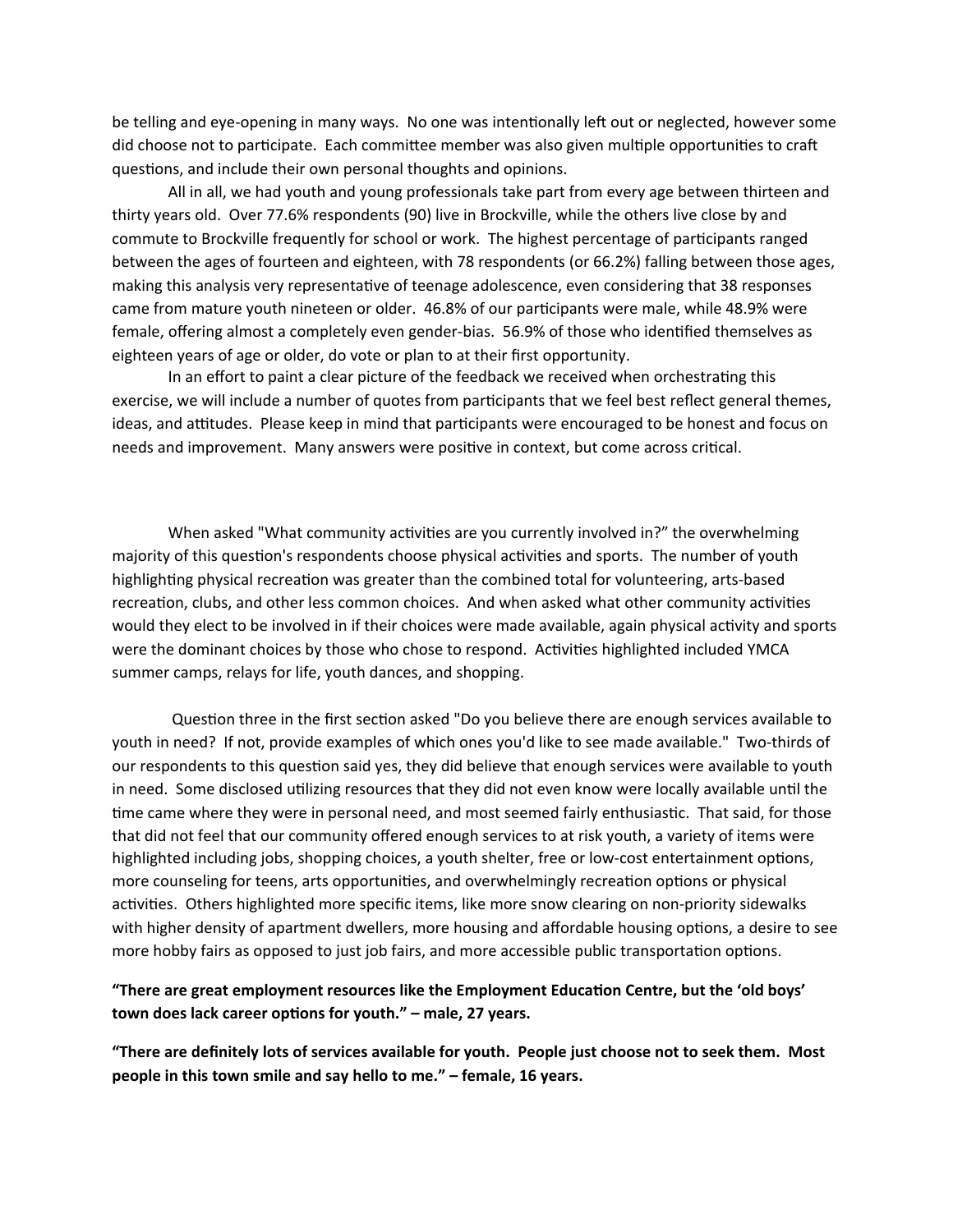"I see myself here long-term, or starting life in Brockville in the future because everything I need is here." - male, 13 years.

# "We need more activities to promote healthy lifestyles, and get youth more involved with helping the community." – female, 22 years.

When asked if youth "feel welcome in this city," nearly three quarters of our respondents said yes, which can be seen as very positive when you consider how often adolescent youth feel isolated, socially awkward, or challenged in any rural or urban setting. The one concurrent theme that seemed to dominate this question's many responses was that even though our youth do feel welcome, they did find that this city tends to focus much of its attention on older adults, which does create cultural challenges. Several comments included statements such as "I grew up in Brockville," that people are "kind and helpful", and that feeling welcome "depends on the time of day and location." We as a committee feel that this question was showcase to some highly positive and promising numbers and responses, but the theme of youth disengagement continues to be a predominant worry, and a noticeable stress throughout the remainder of the survey's answers.

### "Most people in this town smile and say hello to me." – female, 16 years.

## **"As a youth who has disabilities, people judge very quickly in this town. I want to be passionate, but** there are so many roadblocks that it frustrates me." – female, 23 years.

#### "A lot of people here are great and they do what they can." – male, 14 years.

Next, participants were asked "what are three challenges that you feel are facing youth in this community," with the most popular answers predictably being drugs and alcohol, lack of jobs, and lack of things to do. However, bullying was highlighted as a growing concern coupled with social acceptance issues, and youth crime was also highlighted. These answers came up quite a bit in last fall's youth roundtable discussions, as did transportation in a mixed urban/rural setting.

# **"Bullying is a huge concern. There is a lot that happens here, and I know from experience that is one** of the biggest problems facing youth. And it is not just a lack of jobs, but the types of jobs we have available." - male, 19 years.

"Bullying is a big problem in this town. Many of my friends and myself have been bullied. Another big one is drugs. I have never done drugs, but I have lost friends to drugs that would later ruin their lives. It's also hard to get a job, and whenever one opens up, they get snatched up too quickly." - male, 15 **years.**

"Most resources are widely available at my current age, but when I was younger, it was much easier to find drugs and sneak out at night than it was to find a place to hang out with kids my age." – male, **20 years.**

"Too many kids are in desperate need of guidance, especially to do with addiction. - female, 21 years.

**"The biggest challenge is that kids don't believe in themselves."** – male, 13 years.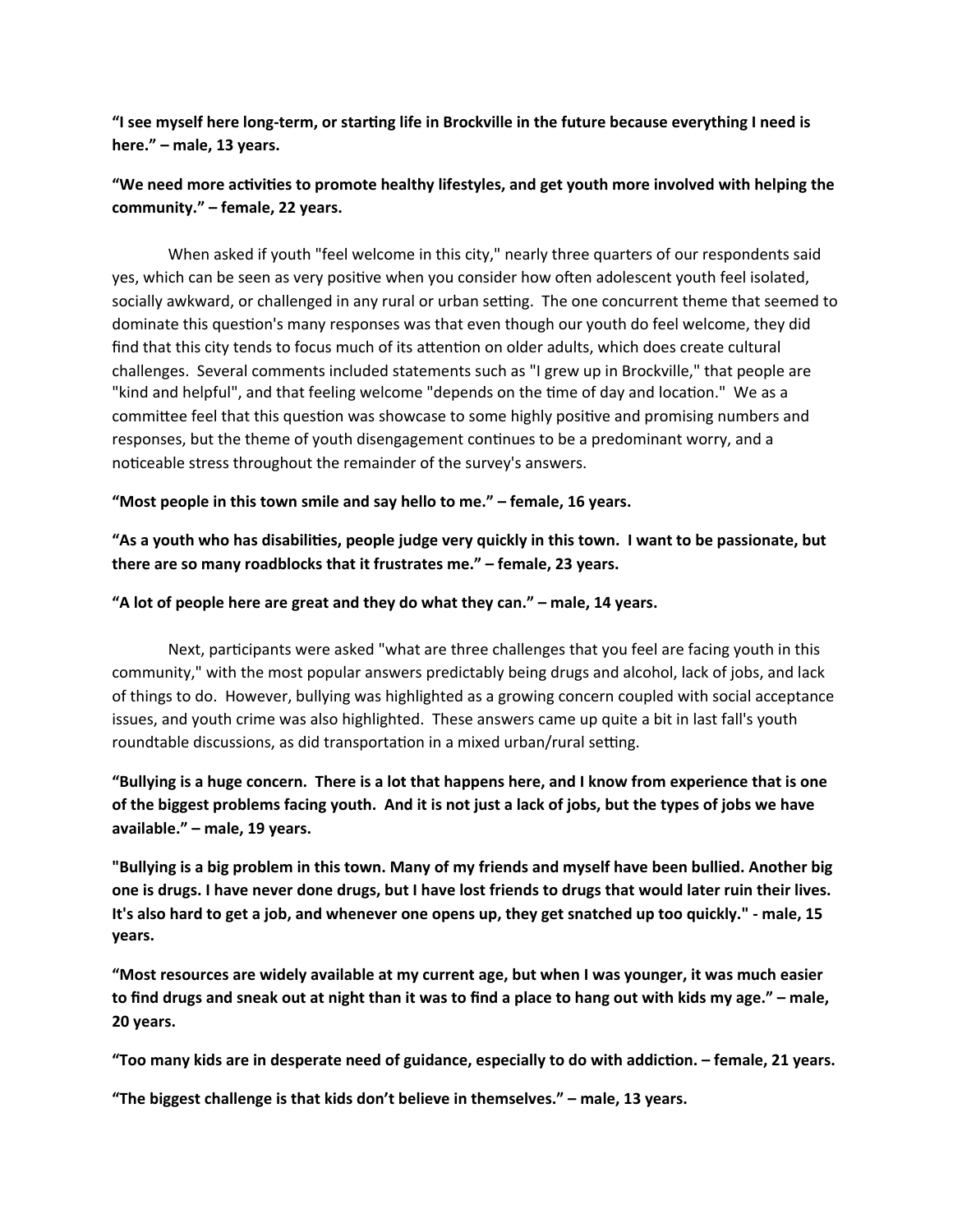"A Challenge is feeling comfortable in networking events when most attendees have already been doing business together for years." - female, 30 years.

**"People are afraid of change and anyone new, though they tend to seem welcoming."** – female, 26 **years.**

"We need more art education for youth (we can't all be sports stars), for those who fall through the cracks. I feel too old to be a kid, and too young to be taken seriously. There is a lack of non-minimum wage jobs (retaining educated youth). - female, 26 years.

When asked if youth were attending events within the community, and if so, which events were they attending, most highlighted festivals like Ribfest and Riverfest. With Riverfest no longer being an option for youth, there were concerns expressed that youth will feel that there is even less to do. Sports games were an easy second choice, followed by farmer's markets, carnivals and sidewalk sales. As for why youth may not be attending more events, challenges included money, transportation, and an unawareness of event details.

"What are your favourite stores to shop at downtown?" was our next posed question, and of the 69 responses we received to this survey question, 13 individuals made it clear that they don't shop downtown, while others listed mega-mall department stores such as Wal-Mart or the 1000 Islands Mall as their shopping destination of choice, and did not comment further on why downtown merchants aren't attracting their business. Refreshingly, stores like Limestone and Ivy, Echo, Revolution Skate Shop, Sequence Cyber Cafe and Pete's Music Exchange seemed to snag a fair amount of attention, with an obvious caveat for youth demographics. Clothing stores were the predominant favourites, with the skate shop being the single favourite destination. Book stores, restaurants, and 'every day needs' locations such as pet stores and drug marts would make-up the remainder of responses.

In one of the more unfortunate responses we received, more than half of our participants indicated that they are not currently volunteering in our community, and others made it clear that they don't intend to continue volunteering once completing their mandatory community service hours in high school, or securing more permanent employment. This speaks most tellingly to the old conundrum of needing experience to secure the job, but not being able to get the experience without the job. A common paradox amongst young people, volunteerism is a definitive anecdote to this dilemma, but many times this solution still continues to be ignored. As well, when responses such as "there's nothing to do," or "we need more free entertainment options" continue to crop up in our results, this question exposes a certain level of apathy. It is not that there are no organizations needing help or quality activities to participate in, just apparently they aren't being sought out or enjoyed. Organizations like Loaves and Fishes, CPHC, the YMCA, retirement homes, Operation Harvest Sharing, the Volunteer Centre of St. Lawrence-Rideau, and even TVCogeco were all listed as popular choices for youth volunteers, as were sports teams and religious groups. However, this slim majority may be indicative of a larger problem, in that there are many worthwhile activities to take part in, but they are not being advertised as effectively as may be required, or are simply not reaching their desired audiences.

When this question was followed up with a similarly based question asking what types of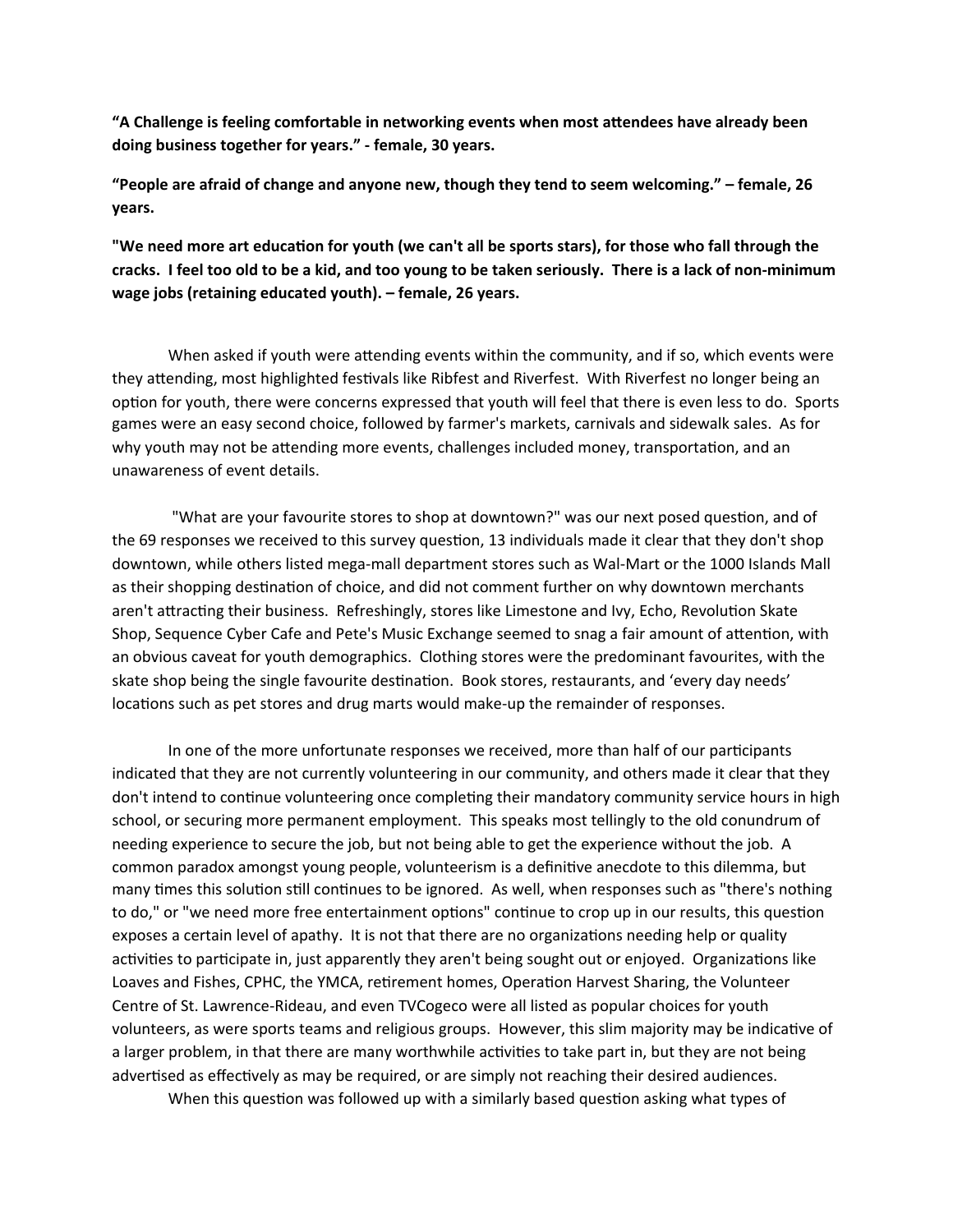volunteer opportunities would youth be interested in, a plethora of examples and answers were offered, such as activities including children, animals, community agencies, and more sporting events. These volunteer opportunities may already exist in our community, but something is being lost in translation along the way.

# "Opportunities to get involved exist, but many residents themselves seem indifferent to many causes." - male, 27 years.

Hitting on a more common theme for us in the Brockville Youth Advisory Committee, participants were asked if they used Brockville public transit. Of the 102 respondents who answerd this question, an overwhelming majority of 82 (or 80.4%) said they did not use city buses. On average the city bus line costs our city well over \$200,000.00 annually, so knowing that youth who have already outlined transportation and financials as primary issues that hinder their involvement in community events and civic life are not utilizing a service that is intended to be economical and accessible raises a few concerns. There is a segment of the population that depends on this service, so we must do all that we can to enhance it, and encourage its consistent use.

When asked "what changes could be made to better improve Brockville Public Transit?" as a follow-up question, a variety of responses were obtained, ranging from improving the aesthetic quality of the buses to the flexibility of routes. More tangible suggestions included schedule changes, clearer signage on residential streets, enhanced holiday availability, and more suitable hours. Many of these same concerns have been brought forward to and discussed by this committee in the past, and have even made it to the council floor in conversation segments. Hopefully, this data will provide more substantive commentary to these concerns.

"Buses need to run longer hours. It's a pain walking home at 8pm in the pouring rain in the winter six days week because I have a job. It offers me nothing to be passionate about." - female, 20 years.

"I would make public transit look less like the para-transit and more like a distinct city bus." – female, **26 years.**

# We need more buses, more frequency, easier to access bus passes, more hours to accommodate kids at school and/or work." - female, 20 years.

"Can you see yourself living in Brockville long term and/or starting a life here in the future?" was the next question on the docket for our survey-takers. A slim majority said that yes they could, already are, or are planning to. With a ratio of 60 yes to 44 no, and 14 maybe, this is good news for a small urban centre, but does provide serious room for improvement. As we continue to push to make Brockville a more recognizably "Youth Friendly Community" through a designation process, trumpet our safe community status, and highlight sustainability plans and a focus on attracting and retaining young professionals and families as a strategic focus, there has never been a more important time in our mind than now to make this community as inviting as possible to our youth. We are aware that our Economic Development department's lifestyle sub-committee and satellite university campus committee are attempting to do just that, and it can be seen as obvious by our survey results for this question that we are on the right track. The key will be staying on track.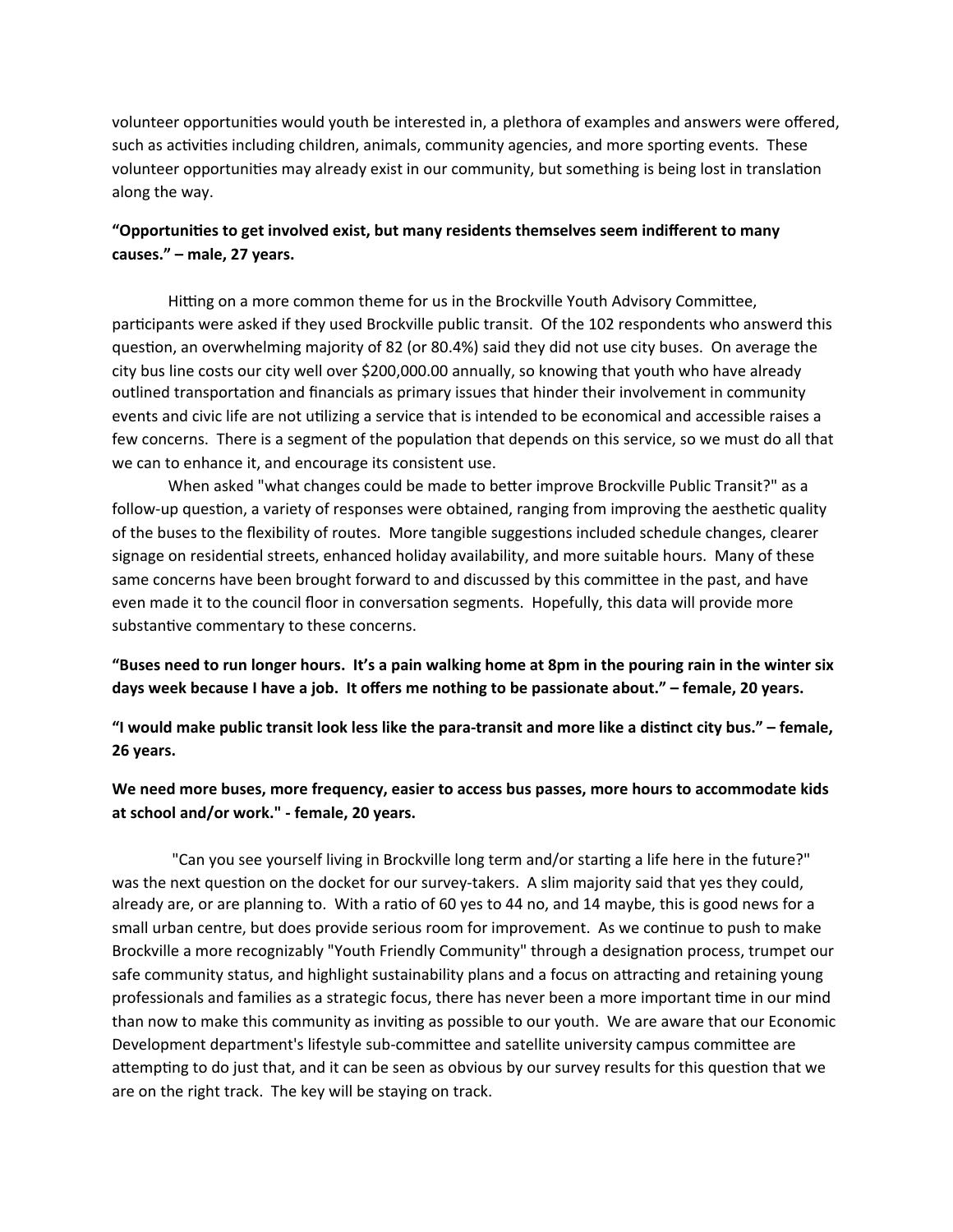"I cannot currently see myself living here. The city has been built around older citizens for a while now. I'm very passionate about my community. And I know that nothing will ever be done, or get **better just sitting around complaining or talking about it. Action needs to be taken to help the city** grow." - male, 19 years.

"I want to explore, but I do want to come back. Getting meaningful employment is ridiculously hard here right now. Limited events, places and projects that I feel are targeted at mature youth." **female, 22 years.**

Some of the most common questions that come up at our committee meetings focus on the need for more area jobs. However, when asked to identify what types of employment opportunities our youth would like to see here, many of the desired outcomes are already in play. Trades job topped the list, as did the food industry, clothing and retail. There was also a desire to see more social services jobs and business sales jobs made available, especially considering how many of our area college students are working towards jobs in the public sector or towards business diplomas, and are fearful that they may have to relocate after graduation.

As an interesting sidebar to this question, some answers clearly indicated a certain level of frustration in that they didn't know what types of jobs they might want to find in their community. And once again, a small number of participants even left this question blank.

"I'm not sure about what types of employment opportunities, but I would like to see more. Brockville is a beautiful place to live and work." – female, 25 years.

"We need more jobs to help youth consider career choices, and not just retail." – female, 14 years.

"We need more business opportunities, like public relations and management placements. I'm stuck working dead-end jobs." - female, 20 years.

**I** thought I could see myself here and I have been trying, but I have to leave to get a good paying job. I hope to be able to return one day. We need to hire local. - female, 26 years.

In an attempt to be more pointed with our analysis, we asked if participants feel that homelessness is an issue in our community and asked them to explain why. 57.5% of our respondents said firmly that they do not believe this to be a concern locally, leaving the remaining 42.5% to be unsure, or to believe that it is. Many respondents identified being or knowing youth who move from place to place frequently, or couch-surf commonly, but don't see homelessness on our streets and therefore are not sure how to classify it if it remains unseen. The "hidden homeless" are a concern amongst many area youth, keeping in mind that students of different ideological and sexual backgrounds did take part in this questionnaire.

A variety of reasons for youth homelessness are unfortunately commonplace in our western culture, and our marginalized youth are most vulnerable. Despite a majority saying that this is not an issue which we believe is a positive finding, we would caution our community leaders to remain vigilant on this issue, and be aware that couch-surfing is a growing trend, and a youth shelter has already been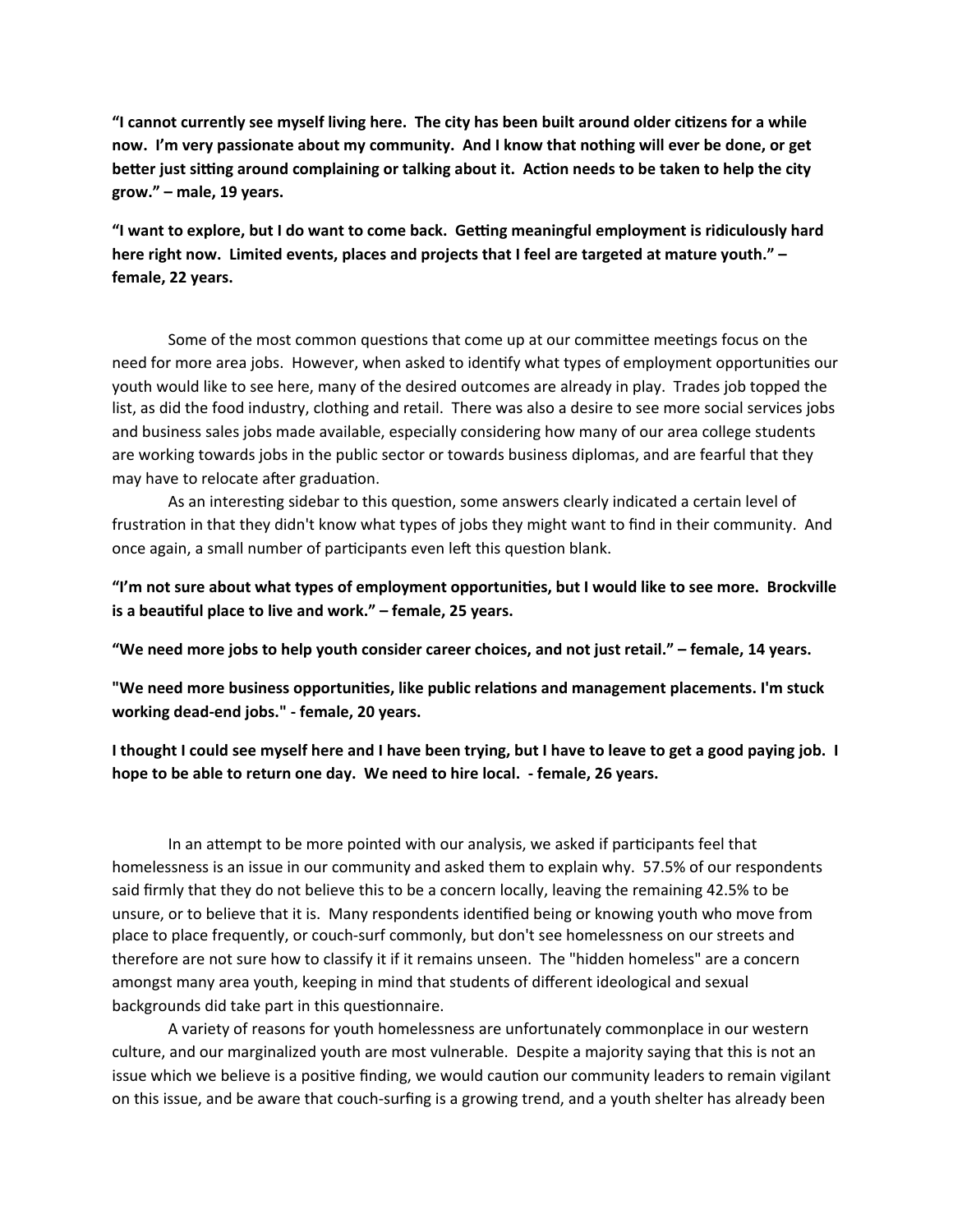identified earlier in this report as one of the services that some area youth feel our community currently lacks.

### "I know teens that are moving out at an early age and having nowhere to go." –female, 15 years.

"I feel hunger is more an issue but I do know homelessness is a reality. People go hungry every day." female, 20 years.

Finally, we asked our youth if they consider themselves to be passionate about our community, and rate Brockville as a place to live and go to school or work on a scale of one to ten. Of 118 respondents, 57 firmly believed themselves to be passionate about our community, with 40 saying no, and 21 still unsure. Of the 112 participants in our rating scale analysis, 52.7% rated Brockville as a six or higher. These final answers are very much reflective of some of the more important themes already clearly present throughout these survey results. We appear to be on the right track in youth retention and engagement, but we still have a long way to go.

"This city has a high rate of kindness." – male, 15 years.

"We have stagnant growth versus the direct conflict that the interests of youth have with the louder interests of any older demographic looking to create a retirement community. I would like to be passionate, but I'm not yet." - male, 22 years.

"This is a great, safe city." – male, 27 years.

"I don't feel the community is passionate about me." – female, 26 years.

"I am passionate about how my community views and treats its members." – female, 16 years.

"Because of Brockville's close proximity to rural areas, some youth in need may not be properly addressed. The Brockville Arts Centre consistently hits above its weight as in theater and **performance productions.** I would like to see more creative industries such as high-tech and cultural industries. Many people in Brockville are passionate about the city and its future. However, the competition of visions has put meaningful initiatives at a crossroads that could threaten Brockville's future capacity to draw young newcomers and industries." - male, 22 years.

"It would be nice if there were better help for the working youth instead of so much for the unemployed youth. I'm not really informed about activities that are to be involved in throughout the community. I have nothing bad to ever say about Brockville but I'm not passionate for this place." **female, 24 years.**

Many of these findings probably accurately depict life throughout small urban and rural eastern Ontario. But regardless of how common some of these feelings tend to be, there are certain action item suggestions that could make way for improvements in many of these areas. Simple and worthwhile changes, such as better public transit signage on residential streets and making bus passes available at other key destinations outside of Brockville City Hall and the Gord Watts Municipal Centre. Local nonprofit organizations have to be open to new and more effective ways of advertising volunteer positions,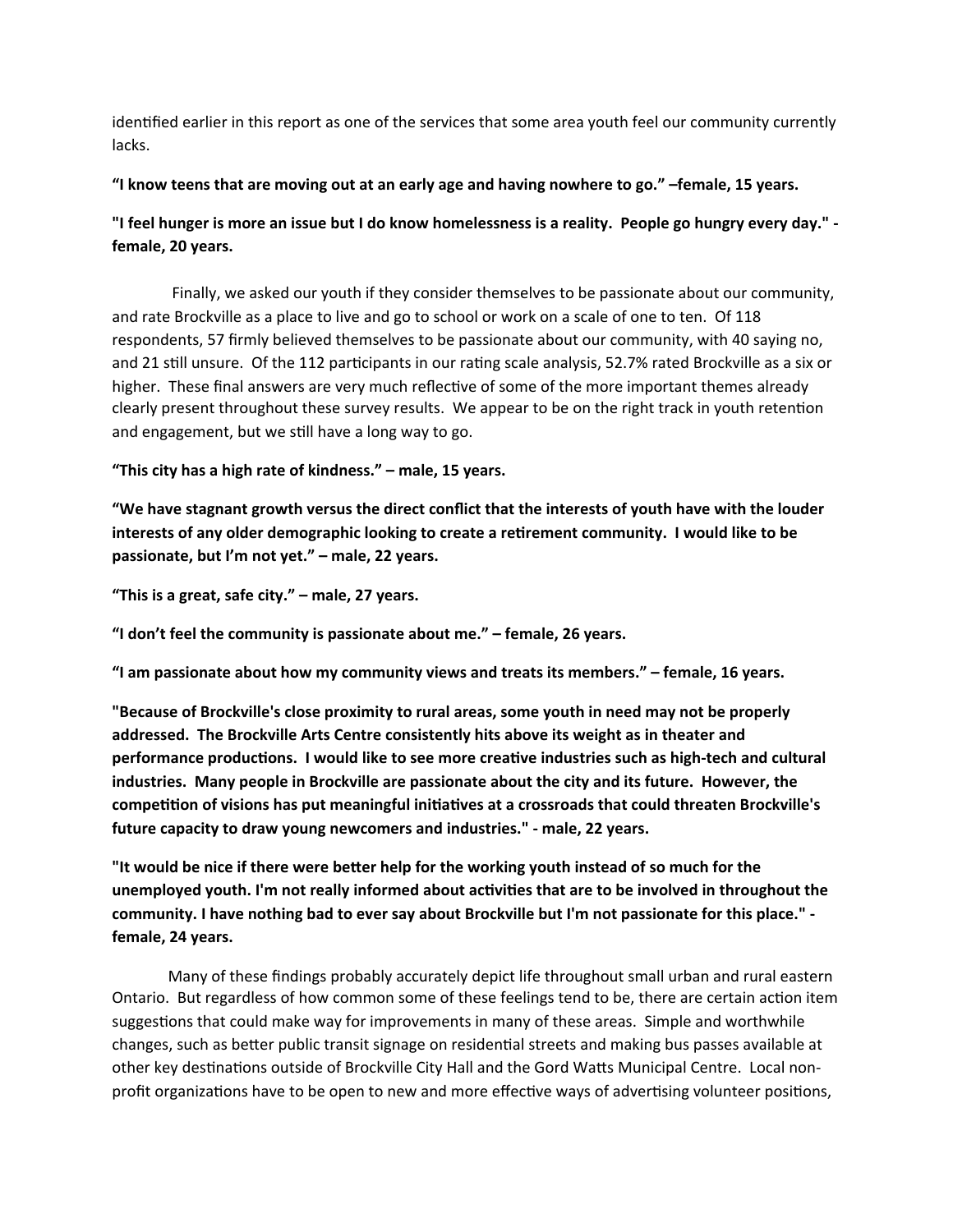with more emphasis being placed on maximizing volunteer potential for building employable job skills, as opposed to focusing only on the minimum forty-hour commitment. Remind our youth that there is plenty to do in our community, but opportunities need to be sought out and explored.

"I do believe there are many different activities and groups within this community for youth. I also believe there could be more made available to those who are less fortunate financially. Like many other communities youth face the challenge of simply being young and the stigma that goes along with that. I don't believe that Brockville specifically has any more challenges than any other community in Ontario or Canada. Brockville simply needs to continue to look at how to get their youth involved through volunteering and engaging them with sports, clubs, and social events targeted **towards letting youth have their own voice. I have lived in Brockville for the past 5 years, and plan on** living here for some time." - male, 30 years.

As a community, we need to become more aware of the struggles facing marginalized youth who have to leave home for whatever reason, and may be unprepared. Sometimes, these reasons are not always by choice. It is not uncommon for a youth to leave home after an unexpected pregnancy, or coming out to their family about their sexual identity (ie. four of our respondents chose not to identify a gender when asked), or for problems with the law or domestic disputes. As a community, we do have a number of services available to these youth, but we need to ensure as not just civic leaders, but as a society that these youth have options available to them moving forward. The lack of nondenominational youth groups in our community is a concern that has been outlined heavily, not only in these surveys but also at the youth roundtable discussions in October. Preventative measures can be put into place by providing community supported safe spaces, recognizing organizations such as the Youth Volunteer Crew, Girls Inc., or more prominently the Brockville Public Library youth programming. Desperation can lead to a whole list of other moral, ethical, health and criminal challenges, so we must be aware that this problem does exist, even if we don't see it first-hand every day.

"We have a lack of free community-use space that is not religiously affiliated. We have a lack of organized recreational activities. The mall is not a destination to meet up with other youth." female, 14 years.

"I would like to see a bigger and well-maintained youth centre and shelters for youth. There's not a lot to do for youth. We need more programs and centres for youth to go and be involved in. I am passionate about my community. I just wish there was more for our teens and youth." - male, 21 **years.**

It is fundamentally important to our local economy that niche' market entrepreneurs are encouraged to invest in our city. Having youth-focused retailers will provide more balance to our downtown business improvement strategies, as we have already seen through retailers who have been successful in catering to a youthful demographic, either entirely or by including youthful marketing or advertising. As well, it is clear by many answers early on that sports tourism and physical recreation is a powerful economic driver, which we should continue to focus on and be excited about.